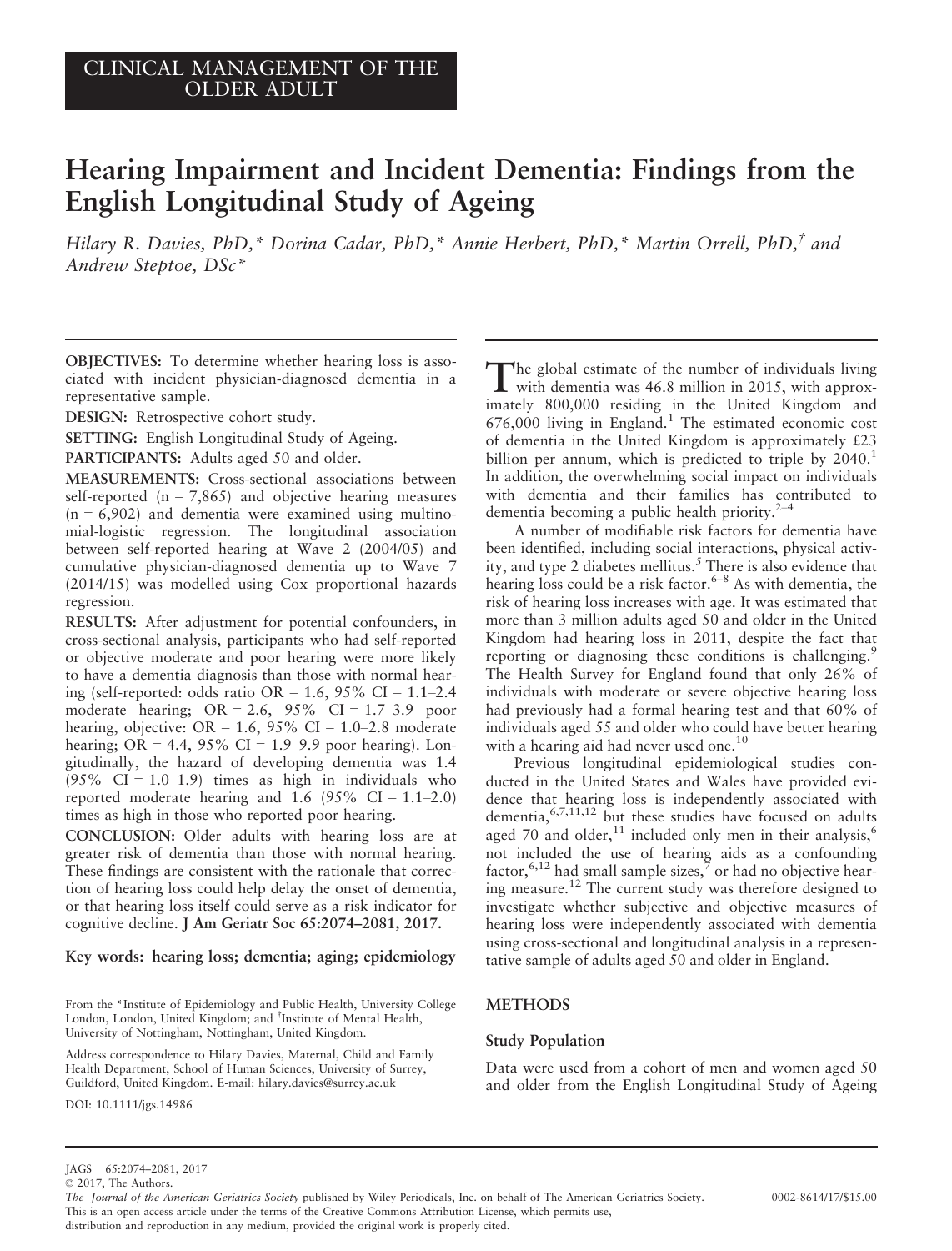$(ELSA)$ ,  $^{13}$  a panel study set up in 2002 with a parallel study design to the Health and Retirement Study in the United States.<sup>13</sup> Face-to-face interviews and tests have been conducted at 2-year intervals (Waves 1–7, 2002/03–2014/ 15) to obtain information on socioeconomic circumstances, physical and mental health, and cognitive function in adults as they progress into retirement.

## Outcome Measures

A three-way assessment protocol was used to define dementia as described previously.<sup>14</sup> The primary criterion was a physician diagnosis of dementia as reported by participants or informants in Waves 2 to  $7<sup>14</sup>$  Caregivers then completed an adapted short-form Informant Questionnaire on Cognitive Decline in the Elderly (IQCODE) for individuals who were not able to respond themselves.<sup>14</sup> Caregivers were asked to compare the present functional performance of the participant 2 years before, instead of the 10-year interval in the standard measure.<sup>15</sup> Consistent with previous work, those with a score greater than 3.5 were defined as having dementia because the IQCODE has high specificity (0.84) and sensitivity (0.82) at this cutoff.14,16 Individuals receiving prescriptions for anticholinesterase inhibitors, N-methyl-D-aspartate receptor antagonists, or other relevant medications (galantamine, rivastigmine, memantine, donepezil, or tacrine) were also determined to have dementia.<sup>17,18</sup> Many people with dementia do not have a formal diagnosis.<sup>19</sup> These analyses should therefore be regarded as a measure of physiciandiagnosed dementia and not complete incident dementia.

## Exposure Measures

# Self-Reported Hearing

Participants were asked to rate their hearing from 1 (excellent) to 5 (poor) in Waves 1 to 7.<sup>20</sup> Individuals with hearing aids were asked to rate their hearing based on when they used their hearing aid.<sup>20</sup> Self-reported hearing was used at Wave 2 (2004/05, longitudinal analysis) and Wave 7 (2014/ 15, cross-sectional analysis). There were originally five selfreported hearing groups (excellent, very good, good, fair, poor); fair and poor (poor) and excellent and very good (normal) were combined to create three categories for analysis (normal, moderate difficulties, poor hearing).<sup>10,20</sup>

# Objective Hearing Test

A hearing screening device (HearCheck Screener, Siemens, Germany) was used to obtain objective hearing scores for participants at Wave 7 (2014/15). This device has been validated and was used in the Health Survey for England in  $2014<sup>10</sup>$  Hearing loss was measured according to decibel hearing level (dbHL), which is the level in decibels needed for a person to hear a sound at a certain frequency at least half the time.<sup>10</sup> The test involves presentation of six increasing volumes of sounds at different frequency levels; participants indicate which tones they can hear.<sup>10,21</sup> Both ears were tested in a quiet environment, and hearing aids were removed before the test.<sup>10</sup> The test was not conducted with people who had a cochlear implant or ear infection.<sup>10</sup>

Individuals were classified as having hearing loss if they could hear only mid-frequency sounds at 20 dbHL and high-frequency sounds at 35 dbHL. Responses were originally categorized into four groups (good hearing, moderate loss, severe loss, profound loss). For the current study, the lower two (severe and profound loss) were combined, resulting in three groups (normal, moderate difficulties, poor hearing).

## Other Independent Variables

Age was classified into four categories (50–59, 60–69, 60–79, ≥80). Economic status was defined using quintiles of non-pension wealth  $(1 = low, 5 = high)$  as calculated by the Institute for Fiscal Studies.<sup>13</sup> Participants' highest educational qualifications were divided into three groups (no formal qualification, intermediate education, higher education). Ethnicity was divided into white and non-white. Smoking was categorized into three groups (never smoker, ex-smoker, current smoker). The following variables were binary: use of hearing aid, diabetes mellitus, hypertension, history of stroke. $^{22}$ 

#### Statistical Analysis

The sociodemographic and clinical risk profiles were summarized according to self-reported (Waves 2–7, 2004/ 05–2014/15) and objective (Wave 7, 2014/15) hearing categories. Chi-square tests were performed to ascertain whether there were significant differences in the distribution of sociodemographic and clinical categories between hearing groups. For the cross-sectional analyses of self-reported and objective hearing impairment, odds ratios and 95% confidence intervals of diagnosed dementia at Wave 7 (2014/15) were calculated, with normal hearing as the reference group. Separate analyses were conducted on self-reported and objective hearing impairment. On the basis of the existing literature, it was decided *a priori* that age, sex, ethnicity, wealth, education, and hearing aid use were possible confounders.<sup>7,11,23</sup> The following cardiovascular risk factors were also adjusted for: smoking status, diabetes mellitus, hypertension, and stroke. A forward stepwise approach was used, and likelihood ratio tests and the Akaike Information Criterion were used to select the model of best fit.<sup>24,25</sup>

Cox proportional hazards regression was used to model the association between self-reported hearing (Wave 2, 2004/05) and cumulative diagnosed dementia (July 2005 to June 2015). The Health Survey for England has calculated cross-sectional and longitudinal weighting to adjust for nonresponse bias.22,26 Cross-sectional weights were derived for participants responding at each wave, and longitudinal weights were calculated using logistic regression models to estimate probability of non-response using household- and individual-level data collected in the previous wave.<sup>22</sup> Significant differences were found between responders and non-responders with regard to age, sex, region, highest education qualification, marital status, and self-reported general health.<sup>22</sup> Both weights were used to adjust for non-response bias in the cross-sectional (Wave 7, 2014/15) and longitudinal (Waves 2–7, 2004/05–2014/15) analyses.<sup>2</sup>

Individuals who had been diagnosed with dementia in Wave 2 (2004/05) were excluded. Time to dementia was measured in years from the beginning of Wave 2 (2004/05).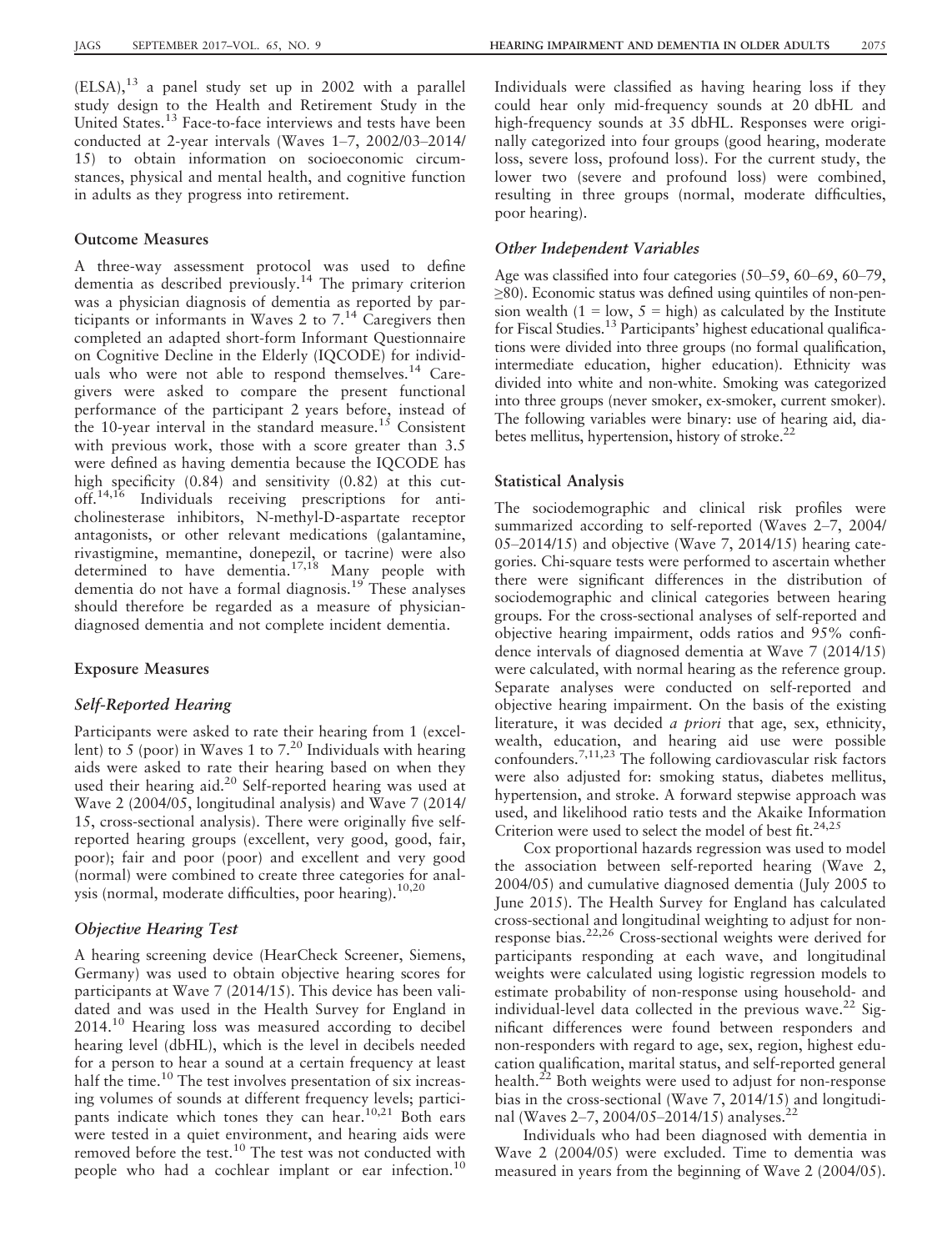Date of dementia diagnosis was used if known; if not known, the midpoint date between waves of data collection was used. Individuals who were known to have died or left the study were censored. Mortality data for ELSA were available up to February 2013. If an individual dropped out of the study between waves, the last interview date was used for the censor date. The Schoenfeld residual test was used to test the proportional hazards assumption of the models.<sup>27</sup>

## Sensitivity Analysis

To examine whether the self-report and objective measures had independent effects on risk of dementia, both measures were included in one model. Individuals who wore hearing aids were excluded from the sensitivity analysis because the self-report measure was based on hearing aid use, and the objective measure was not. Finally, to avoid misinterpreting the results of communication difficulties as a sign of cognitive impairment, a sensitivity analysis that omitted individuals who fit the IQCODE cut-off criteria but did not have a physician diagnosis of dementia were included.

All data were analyzed using STATA version 14 (STATA Corp LP, College Station, TX).

## RESULTS

## Cross-Sectional Analyses

Ninety-five percent (7,865/8,253) of participants in Wave 7 rated their hearing, with  $23.1\%$  (n = 1,771) reporting poor and  $34.7\%$  (n = 2,669) moderate hearing difficulties. Selfreported hearing difficulties were associated with older age, male sex, lower wealth and education, hearing aid use, history of stroke, and diabetes or hypertension (Table 1).

Approximately 84% (6,902/8,253) of the participants had a hearing screening test in Wave 7 (Table S1). Fewer individuals were categorized into the poor objective hearing group (5%) than the poor self-reported hearing group (23%), but a similar proportion (34% vs 35%) were in the moderate hearing group. Objective hearing difficulties were associated with a similar set of demographic and clinical factors as were self-reported hearing difficulties (Table S1).

Dementia was associated with worse self-reported and objective hearing (Table 2). After adjustment for confounders, participants in the moderate and poor selfreported hearing groups were 1.6  $(95\% \text{ CI} = 1.05-2.37)$ and 2.6 (95%  $CI = 1.74{\text -}3.93$ ) times more likely to have a dementia diagnosis as those with normal hearing. Similarly, those in the moderate and poor hearing groups for the hearing screening test were 1.6 (95% CI =  $0.93-2.84$ ) and 4.4  $(95\% \text{ CI} = 1.94 - 9.91)$  times as likely to have a diagnosis of dementia. Older age, hypertension, and previous stroke were risk factors for dementia diagnosis, whereas greater wealth, intermediate and higher education, and using a hearing aid seemed to have protective effects (Table 2).

## Longitudinal Analyses

Of the 8,780 core members in Wave 2, 22% ( $n = 1,933$ ) reported poor hearing, and  $31.6\%$  (n = 2,774) moderate

# Table 1. Participant Characteristics According to Self-Reported Hearing Ability (Wave 7, 2014/15)

|                       |                                                 | <b>Self-Reported Hearing</b>    |                                                     |                                |         |  |
|-----------------------|-------------------------------------------------|---------------------------------|-----------------------------------------------------|--------------------------------|---------|--|
|                       | <b>Total Cohort from</b><br>Wave 7, $n = 7,685$ | Poor, $n = 1,771$<br>$(23.1\%)$ | <b>Moderate Difficulties,</b><br>$n = 2,669(34.7%)$ | Normal.<br>$n = 3,242$ (42.2%) |         |  |
| <b>Characteristic</b> | n (%)                                           |                                 |                                                     |                                |         |  |
| Dementia              | 193(2.5)                                        | 86 (4.9)                        | 67(2.5)                                             | 40(1.2)                        | < .001  |  |
| Age                   |                                                 |                                 |                                                     |                                |         |  |
| $50 - 59$             | 937 (12.2)                                      | 131 (7.42)                      | 287 (10.8)                                          | 519 (16.0)                     | < .001  |  |
| $60 - 69$             | 3,139 (40.9)                                    | 571 (32.2)                      | 1,054(39.5)                                         | 1512 (46.6)                    |         |  |
| $70 - 79$             | 2,414(31.4)                                     | 610 (34.4)                      | 888 (33.3)                                          | 914(28.2)                      |         |  |
| >80                   | 1,196 (15.5)                                    | 459 (25.9)                      | 440 (16.5)                                          | 297 (9.2)                      |         |  |
| Female                | 4,302 (55.9)                                    | 786 (43.4)                      | 1,479 (55.4)                                        | 2,054(63.4)                    | < 0.01  |  |
| Wealth quartile       |                                                 |                                 |                                                     |                                |         |  |
| $1$ (low)             | 1,292(16.8)                                     | 377 (21.3)                      | 448 (16.8)                                          | 466 (14.4)                     | < 0.001 |  |
| 2                     | 1,384(18.0)                                     | 368 (20.8)                      | 479 (17.9)                                          | 535 (16.5)                     |         |  |
| 3                     | 1,632 (20.8)                                    | 378 (21.3)                      | 566 (21.2)                                          | 688 (21.2)                     |         |  |
| 4                     | 1,694 (22.4)                                    | 339(19.1)                       | 595 (22.3)                                          | 760 (23.4)                     |         |  |
| $5$ (high)            | 1,683(22.0)                                     | 309 (17.5)                      | 581 (21.8)                                          | 793 (24.5)                     |         |  |
| Non-white             | 261(3.4)                                        | 51(2.9)                         | 105(3.9)                                            | 105(3.2)                       | .52     |  |
| Education             |                                                 |                                 |                                                     |                                |         |  |
| No qualifications     | 1,838 (23.9)                                    | 557 (31.5)                      | 654 (24.5)                                          | 626 (19.3)                     | < 0.01  |  |
| Intermediate          | 3,100(40.3)                                     | 658 (37.2)                      | 1,055(39.5)                                         | 1,386(42.8)                    |         |  |
| Higher                | 2,747 (35.8)                                    | 556 (31.4)                      | 960 (35.9)                                          | 1,230 (37.9)                   |         |  |
| Hearing aid           | 1,041(13.6)                                     | 557 (31.4)                      | 354 (13.3)                                          | 130(4.1)                       | < 0.001 |  |
| Diabetes mellitus     | 1,070 (13.9)                                    | 329 (18.6)                      | 352 (13.2)                                          | 389 (12.0)                     | < 001   |  |
| Hypertension          | 3,836 (49.9)                                    | 1,006(56.8)                     | 1,362(51.1)                                         | 1,006(56.8)                    | < 001   |  |
| Stroke                | 457 (5.9)                                       | 157(8.9)                        | 169(6.3)                                            | 131(4.1)                       | < 0.01  |  |
| <b>Current smoker</b> | 810 (10.5)                                      | 176(9.9)                        | 270(10.1)                                           | 364 (11.2)                     | .17     |  |

Mean age  $70.2 \pm 9.5$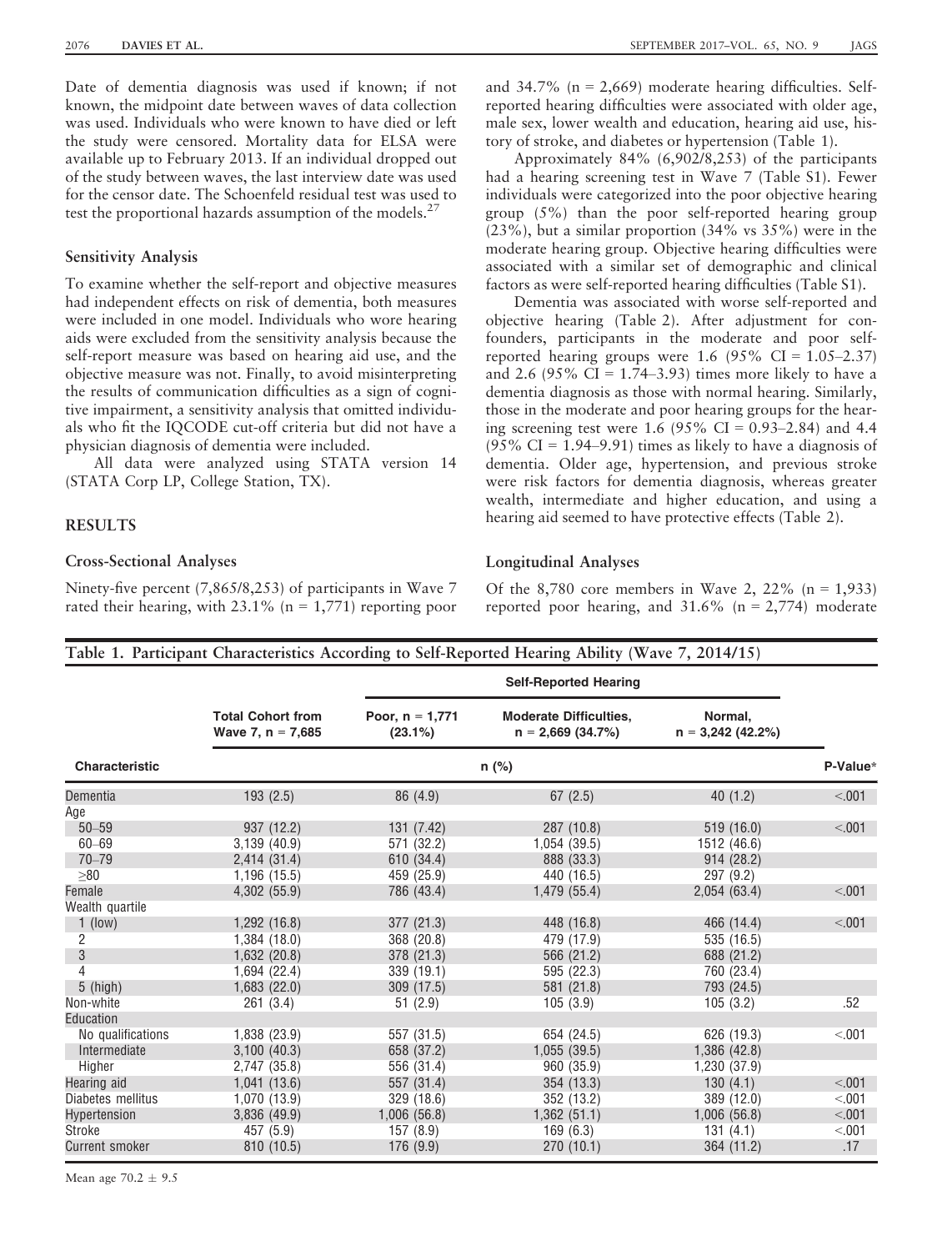Table 2. Odds of Dementia According to Cross-Sectional Self-Reported Hearing and Objective Hearing Test (Wave 7, 2014/15)

|                                         | Model 1 (Unadjusted)                         | Model 2 (Adjusted)           |  |  |  |  |
|-----------------------------------------|----------------------------------------------|------------------------------|--|--|--|--|
| <b>Hearing Test</b>                     | Odds Ratio (95% Confidence Interval) P-Value |                              |  |  |  |  |
|                                         | Self-reported hearing (reference normal)     |                              |  |  |  |  |
| Moderate                                | $2.06$ $(1.39 - 3.06)$ < 001                 | 1.58 (1.05-2.37) .03         |  |  |  |  |
| Poor                                    | $4.08$ (2.79-5.97) <.001                     | $2.62$ (1.74-3.93) <.001     |  |  |  |  |
| Age (reference 50-59)                   |                                              |                              |  |  |  |  |
| $60 - 69$                               | 1.65 (0.57-4.79) .36                         | 1.70 (0.58-4.97) .33         |  |  |  |  |
| $70 - 79$                               | 5.34 (1.93-14.8) .001                        | 4.95 (1.77-13.8) .002        |  |  |  |  |
| $\geq 80$                               | 24.6 $(9.03 - 66.9) < 001$                   | $21.2$ (7.67-58.7) <.001     |  |  |  |  |
| Female                                  | 1.12 (0.84-1.50) .43                         | $0.93$ $(0.66 - 1.26)$ .66   |  |  |  |  |
| Wealth quartile (reference 1)           |                                              |                              |  |  |  |  |
| 2                                       | $0.69$ $(0.47-1.02)$ .07                     | $0.77$ $(0.51 - 1.17)$ .22   |  |  |  |  |
| 3                                       | $0.56$ (0.37-0.83) .001                      | $0.71$ $(0.46-1.08)$ .11     |  |  |  |  |
| 4                                       | $0.35(0.22 - 0.54)$ .001                     | $0.53$ $(0.32 - 0.87)$ .01   |  |  |  |  |
| 5                                       | $0.22$ (0.13-0.38) .001                      | $0.43$ (0.24-0.77) .005      |  |  |  |  |
|                                         | Education (reference no qualifications)      |                              |  |  |  |  |
| Intermediate                            | $0.33$ (0.23-0.46) < 001                     | $0.54$ (0.38-0.78) .001      |  |  |  |  |
| Higher                                  | $0.29$ (0.20-0.42) <.001                     | $0.71$ $(0.47-1.08)$ .11     |  |  |  |  |
| Hearing aid                             | $0.65$ $(0.40-1.05)$ .08                     | $0.24$ (0.14-0.39) .04       |  |  |  |  |
| Hypertension                            | $2.59$ (1.89-3.56) < 001                     | $1.56$ $(1.11 - 2.17)$ .01   |  |  |  |  |
| Stroke                                  | $7.38$ (5.33-10.2) <.001                     | 4.04 (2.83-5.76) < 001       |  |  |  |  |
| Objective hearing (reference normal)    |                                              |                              |  |  |  |  |
| Moderate                                | 2.41 (1.44-4.03) .001                        | 1.62 (0.93-2.84) .09         |  |  |  |  |
| Poor                                    | $7.54$ (4.01-14.2) <.001                     | 4.39 $(1.94 - 9.91) < 0.001$ |  |  |  |  |
| Age (reference 50-59)                   |                                              |                              |  |  |  |  |
| $60 - 69$                               | 1.06 (0.35-3.22) .92                         | 1.16 (0.38-3.56) .79         |  |  |  |  |
| $70 - 79$                               | 2.69 (0.94-7.69) .07                         | 2.39 (0.81-7.07) .11         |  |  |  |  |
| $> \!\! 80$                             | $7.02$ (2.47-19.9) <.001                     | 4.55 (1.49-13.1) .008        |  |  |  |  |
| Female                                  | 1.13 (0.71-1.79) .59                         | $1.04$ $(0.64 - 1.68)$ .64   |  |  |  |  |
| Wealth quartile (reference 1)           |                                              |                              |  |  |  |  |
| $\overline{2}$                          | $0.37$ $(0.18 - 0.75)$ .06                   | $0.46$ $(0.23 - 0.96)$ .23   |  |  |  |  |
| 3                                       | $0.51$ $(0.28 - 0.94)$ .03                   | $0.64$ $(0.34 - 1.20)$ .34   |  |  |  |  |
| $\overline{4}$                          | $0.32$ (0.16-0.63) .001                      | $0.41$ (0.19 $-0.85$ ) .19   |  |  |  |  |
| 5                                       | $0.21$ (0.09-0.47) <.001                     | $0.33$ $(0.14 - 0.78)$ .14   |  |  |  |  |
| Education (reference no qualifications) |                                              |                              |  |  |  |  |
| Intermediate                            | $0.38$ (0.21-0.66) .001                      | $0.63$ $(0.35 - 1.10)$ .10   |  |  |  |  |
| Higher                                  | $0.43$ $(0.25 - 0.73)$ .002                  | $0.99$ $(0.53 - 1.86)$ .99   |  |  |  |  |
| Hearing aid                             | $0.68$ (0.42-1.05) .08                       | 0.24 (0.24-0.99) .046        |  |  |  |  |
| Hypertension                            | 1.71 (1.07-2.72) .02                         | 1.06 (0.65-1.72) .82         |  |  |  |  |
| Stroke                                  | 4.32 $(2.39 - 7.79) < 0.001$                 | 2.48 (1.34-4.61) .004        |  |  |  |  |

hearing difficulties. Self-reported hearing difficulty was associated with older age, male sex, lower wealth and education, hearing aid use, hypertension, and history of stroke (Table 3).

There were 269 incident cases of diagnosed dementia between Wave 2 and the end of Wave 7 (June 2015). During the mean follow-up of 11 years, individuals in the moderate (hazard ratio  $(HR) = 1.39$ , 95% CI = 1.01– 1.92) and poor (HR = 1.57, 95% CI = 1.12–2.02) hearing groups were at greater risk of developing dementia than the normal hearing group. Older age and diabetes mellitus also emerged as significant independent risk factors (Table 4).

## Sensitivity Analysis

There was fair agreement between the objective and selfreported hearing measures ( $\kappa = 0.262$ , 95% CI = 0.257– 0.269). The association between objective hearing and physician-diagnosed dementia remained significant for the poor hearing group when including self-reported hearing in the model. In contrast, the association between selfreported hearing difficulties weakened and became non-significant. The associations did not change when individuals who used a hearing aid were excluded. When individuals with an IQCODE greater than 3.5 only were omitted from the model, the odds ratios were smaller but remained significant.

## DISCUSSION

The study found that moderate and poor objective and self-reported hearing were cross-sectionally associated with physician-diagnosed dementia in a representative sample of English older adults (mean age  $70 \pm 9.5$ ). Longitudinal analysis over an 11-year period showed that the incidence was 39% higher in individuals with moderate self-reported hearing and 57% higher in those with poor self-reported hearing than in those with normal hearing after adjusting for multiple covariates.

## Comparison with Other Studies

The Health and Retirement Study, which has a profile similar to that of ELSA, also examined self-reported hearing and dementia cross-sectionally and found that 44% of participants who reported fair to poor hearing had probable dementia.<sup>28</sup> The Health and Retirement Study analysis focused on the last 2 years of life rather than a longer period, and their definition of probable dementia was based on an algorithmic analysis of cognitive function rather than physician diagnosis.<sup>28,29</sup>

The current study built on previous longitudinal studies conducted in the United States and Wales that found that individuals with moderate and severe hearing loss were at greater risk of developing dementia.<sup>6,7,12,22</sup> Six hundred thirty-nine adults aged 65 and older from the Baltimore Longitudinal Study of Aging were prospectively analysed over  $11.9$  years.<sup>7</sup> It was found not only that objective hearing loss was independently associated with incident dementia, but also that risk increased log-linearly with severity of hearing loss (mild hearing loss:  $HR = 1.89, 95\%$  CI = 1.00–3.58; moderate hearing loss: HR =  $3.00, 95\%$  CI =  $1.43-6.30$ ; severe hearing loss, HR = 4.94, 95% CI =  $1.09-22.40$ ).<sup>7</sup> The CI for the severe hearing loss category was large, probably because of the small number of cases in that category  $(n = 6)$ . Another study tracked older adults ( $N = 1,889$ , aged 70–79) from the Health, Aging and Body Composition Study for 9 years and found that individuals with moderate to severe objective hearing impairment were more likely to develop dementia than those whose hearing was normal  $(HR = 1.55, 95\% \text{ CI} = 1.10{\text -}2.19)$ . Older men from the Caerphilly Study in Wales ( $N = 1,057$ ) were followed for 17 years, and an association was found between objective auditory threshold and dementia (OR = 2.67, 95%  $CI = 1.38 - 5.18$ . Unlike the other previous studies, they included only men in their analysis.<sup>6</sup> Finally, the Cache County Study on Memory, Health, and Aging in the United States (N = 4,545) followed older adults ( $\geq 65$ ) for 13 years and also found that hearing loss was an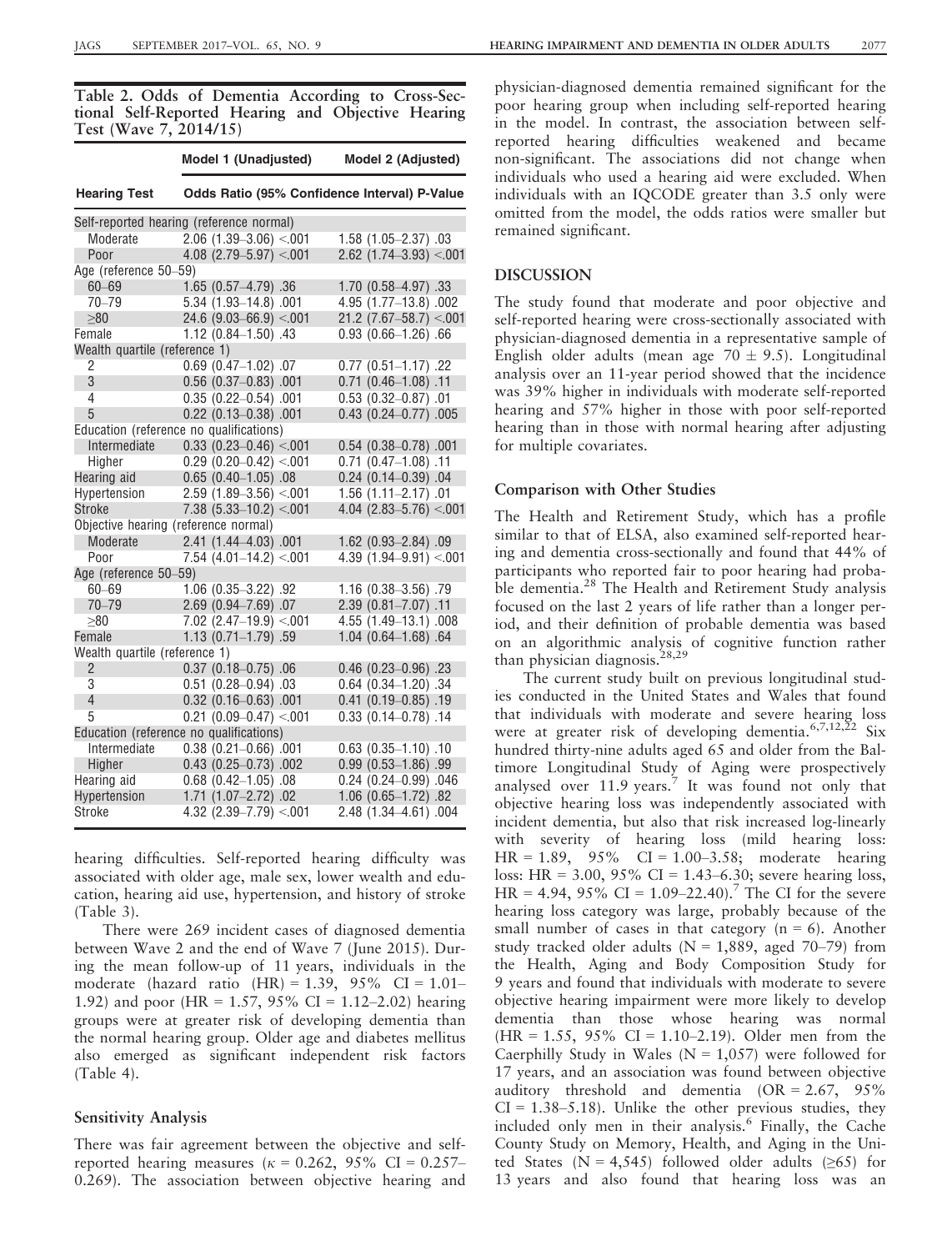|  |  |  | Table 3. Participant Characteristics According to Self-Reported Hearing Ability (Wave 2–2004/05) |
|--|--|--|--------------------------------------------------------------------------------------------------|
|  |  |  |                                                                                                  |

|                       |                                                 | <b>Self-Reported Hearing</b>    |                                                     |                                   |        |  |
|-----------------------|-------------------------------------------------|---------------------------------|-----------------------------------------------------|-----------------------------------|--------|--|
|                       | <b>Total Cohort from</b><br>Wave 2, $n = 8,780$ | Poor, $n = 1,933$<br>$(22.0\%)$ | <b>Moderate Difficulties,</b><br>$n = 2,774(31.6%)$ | Normal, $n = 4,073$<br>$(46.4\%)$ |        |  |
| <b>Characteristic</b> |                                                 | N(%)                            |                                                     |                                   |        |  |
| Age                   |                                                 |                                 |                                                     |                                   |        |  |
| $50 - 59$             | 2,597 (29.6)                                    | 371 (19.2)                      | 772 (27.8)                                          | 1,454(35.7)                       | < 001  |  |
| $60 - 69$             | 2,874 (32.7)                                    | 537 (27.8)                      | 941 (33.9)                                          | 1,396 (34.3)                      |        |  |
| $70 - 79$             | 2,188(24.9)                                     | 599 (31.0)                      | 694 (25.0)                                          | 895 (22.0)                        |        |  |
| $\geq 80$             | 1,121(12.8)                                     | 426 (22.0)                      | 367 (13.2)                                          | 328(8.10)                         |        |  |
| Female                | 4,831(55.0)                                     | 848 (43.9)                      | 1,468(52.9)                                         | 2,515(61.7)                       | < 001  |  |
| Wealth quartile       |                                                 |                                 |                                                     |                                   |        |  |
| $1$ (low)             | 1,583(18.3)                                     | 445 (23.0)                      | 475 (17.1)                                          | 663 (16.3)                        | < 0.01 |  |
| $\overline{2}$        | 1,724 (19.9)                                    | 459 (23.7)                      | 523 (18.9)                                          | 742 (18.2)                        |        |  |
| 3                     | 1,741(20.1)                                     | 372 (19.2)                      | 557 (20.1)                                          | 812 (19.9)                        |        |  |
| 4                     | 1,773 (20.5)                                    | 334 (17.3)                      | 579 (20.9)                                          | 860(21.1)                         |        |  |
| $5$ (high)            | 1,840 (21.2)                                    | 303 (15.7)                      | 605 (21.8)                                          | 932 (22.9)                        |        |  |
| Non-white             | 206(2.2)                                        | 522.7                           | 55(2.0)                                             | 99(2.4)                           | .26    |  |
| Education             |                                                 |                                 |                                                     |                                   |        |  |
| No qualifications     | 3,487 (39.6)                                    | 912 (47.2)                      | 1,080(38.9)                                         | 1,476 (36.2)                      | < 0.01 |  |
| Intermediate          | 3,219(36.6)                                     | 647 (33.5)                      | 997 (35.9)                                          | 1,565 (38.4)                      |        |  |
| Higher                | 2,100(23.9)                                     | 371 (19.2)                      | 693 (25.0)                                          | 1,029(25.3)                       |        |  |
| Hearing aid           | 561 (6.5)                                       | 385 (19.9)                      | 143(5.2)                                            | 41(1.0)                           | < 001  |  |
| Diabetes mellitus     | 248(2.8)                                        | 72 (3.7)                        | 76 (2.7)                                            | 100(2.5)                          | .02    |  |
| Hypertension          | 1,079(12.3)                                     | 273(14.1)                       | 362 (13.0)                                          | 444 (10.9)                        | .001   |  |
| <b>Stroke</b>         | 142(1.6)                                        | 55(2.8)                         | 43(1.6)                                             | 44 $(1.1)$                        | < 001  |  |
| <b>Current smoker</b> | 1,329 (15.1)                                    | 304 (15.7)                      | 412 (14.9)                                          | 613 (15.1)                        | .69    |  |

independent risk factor for developing dementia, $^{12}$ although identification of hearing loss was questionable because it was based on interviewer ratings that were not a mandatory part of the assessment protocol.

The previous studies of objective hearing loss used a pure tone audiometry test, whereas the current study used self-reported hearing measures in the longitudinal analyses.<sup>6,7,11</sup> Nevertheless, a significant positive association was found between the self-reported and objective test measure in Wave 7. In addition, pure tone audiometry and the hearing screening test used are comparable, with similar sensitivities (89% and 94%) and specificities (87% and 82%).<sup>30</sup> When self-reported and objective measures were entered into the same models competitively, associations between objective hearing loss and dementia were more robust.

## Strengths and Limitations

A unique strength of using ELSA is that it involves a large national sample of resident English men and women aged 50 and older. The dataset includes repeated measures of chronic conditions, so it was possible to capture cumulative physician-diagnosed dementia cases and analyze time to dementia diagnosis. The dataset also had measures of self-reported and objective hearing measures at Wave 7 that could be compared in the presence of other potential covariate measures.

There are also several limitations to these analyses. First, there were fewer individuals with dementia in this study than in population estimates,  $31,32$  primarily because dementia was identified on the basis of physician

diagnosis; it is thought that only approximately half of people living with dementia have a formal diagnosis.<sup>33</sup> Individuals with dementia based on an IQCODE score greater than 3.5 were therefore also included.<sup>15,29,34</sup> Attrition bias is also relevant,<sup>27</sup> although this was allowed for by using probability weights for non-responders.<sup>22,26</sup>

Second, only self-reported hearing measures were available in ELSA for longitudinal analysis; objective measures would be desirable. Comparison of subjective and objective measures of hearing loss was also challenging, because only self-reported hearing was based on hearing aid use, although the two measures had a significant positive association. In addition, use of a hearing aid was included as a confounder in the analysis.

Finally, categorizations of subjective and objective hearing measures do not match directly because they are based on rather different criteria.

# Possible Causal Mechanisms

Although longitudinal associations between self-reported hearing loss and future dementia were identified, it is not certain that the associations are causal. Major confounders such as age, education, and cardiovascular risk factors were adjusted for statistically, but there could be residual confounding by unmeasured variables. In addition, dementia develops over many years, so pathological processes may have been initiated even before baseline measures of hearing. Nevertheless, there are three possible mechanisms by which hearing loss could cause dementia; cognitive burden, changes in brain structure and function, and social isolation. First, cognitive burden or the "effortfulness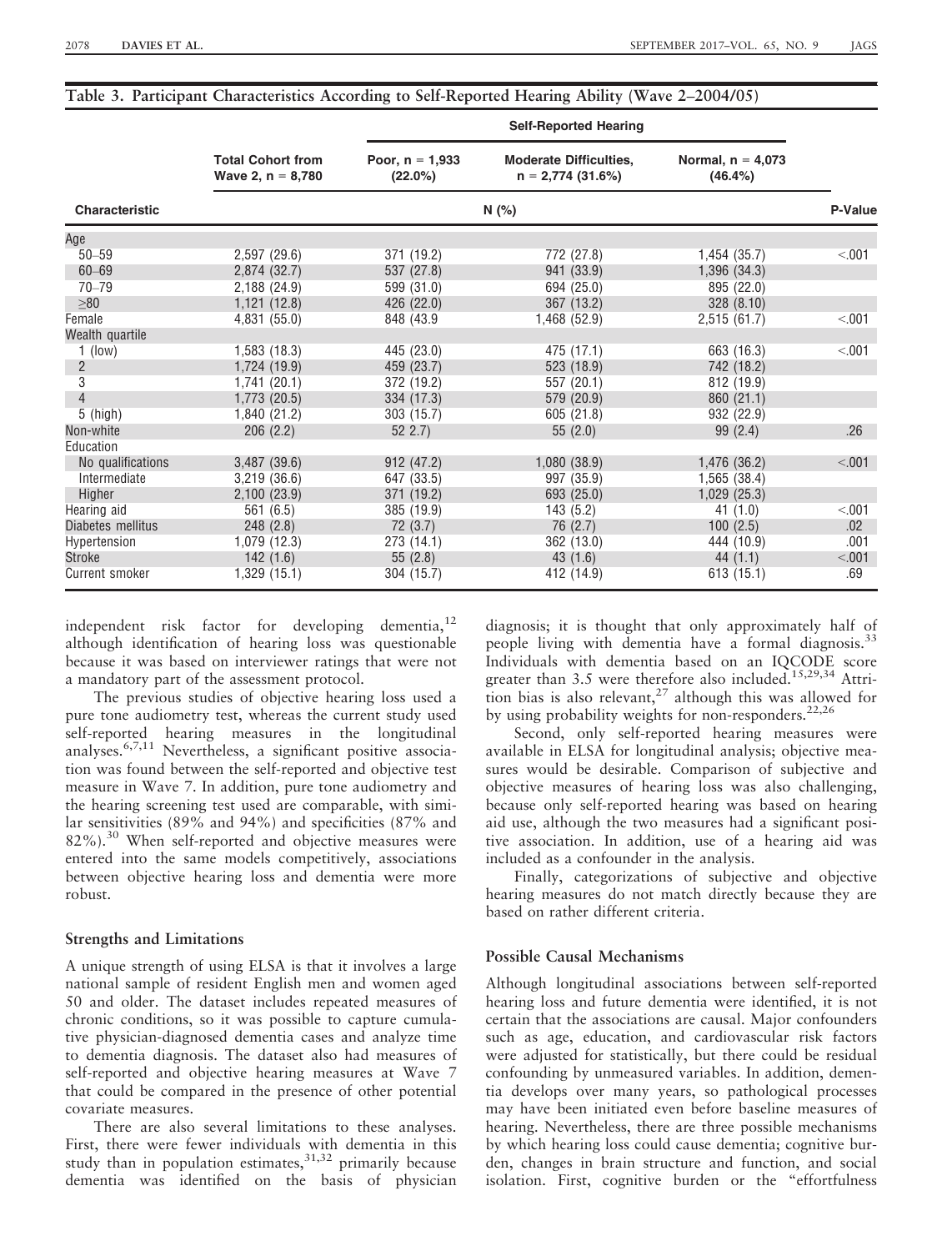Table 4. Hazard Ratio of Self-Reported Hearing at Wave 2 (2004/05) and Cumulative Dementia (Waves 3 –7, 2006/07–2014/15)

|                       | No<br>Dementia,<br>$n = 8,382$ | Dementia,<br>$n = 269$ | Hazard Ratio (95%<br>Confidence |  |  |
|-----------------------|--------------------------------|------------------------|---------------------------------|--|--|
| <b>Characteristic</b> | $n$ (%)                        |                        | Interval) P-Value               |  |  |
| Self-reported hearing |                                |                        |                                 |  |  |
| Normal                | 3,921(46.8)                    | 85 (31.6)              | 1                               |  |  |
| Moderate              | 2,645(31.6)                    | 90 (33.5)              | 1.39 (1.01-1.92) .04            |  |  |
| Poor                  | 1,816 (21.7)                   | 94 (34.9)              | 1.57 (1.12-2.02) .009           |  |  |
| Age                   |                                |                        |                                 |  |  |
| $50 - 59$             | 2,520 (30.1)                   | 19(7.1)                | 1                               |  |  |
| $60 - 69$             | 2,795 (33.4)                   | 45 (16.7)              | 2.06 (1.19-3.66) .01            |  |  |
| $70 - 79$             | 2,062 (24.6)                   | 101 (37.6)             | $6.44$ (3.86-10.7) <.001        |  |  |
| >80                   | 1,005(12.0)                    | 108 (40.2)             | 18.3 $(10.6 - 31.5) < 0.01$     |  |  |
| Sex                   |                                |                        |                                 |  |  |
| Male                  | 3,791 (45.2)                   | 103 (38.3)             | 1                               |  |  |
| Female                | 4,591 (54.8)                   | 172 (63.9)             | 1.09 (0.84-1.41) .52            |  |  |
| Wealth quartile       |                                |                        |                                 |  |  |
| 1                     | 1,525 (18.2)                   | 55 (20.5)              | 1                               |  |  |
| $\overline{2}$        | 1,650 (19.7)                   | 69 (25.7)              | 1.34 (0.97-2.11) .07            |  |  |
| 3                     | 1,688(20.2)                    | 53 (19.7)              | $1.06$ $(0.75 - 1.71)$ .57      |  |  |
| $\overline{4}$        | 1,725(20.6)                    | 48 (17.8)              | $1.08$ $(0.71 - 1.71)$ .66      |  |  |
| 5                     | 1,794 (21.4)                   | 44 (16.4)              | $1.04$ $(0.67 - 1.87)$ .65      |  |  |
| Education             |                                |                        |                                 |  |  |
| No                    | $3,295$ $(39.3)$               | 142 (52.8)             | 1                               |  |  |
| qualifications        |                                |                        |                                 |  |  |
| Intermediate          | 3,082 (36.7)                   | 79 (29.4)              | $0.78$ $(0.56 - 1.03)$ .07      |  |  |
| Higher                | 2,005 (23.9)                   | 48 (17.8)              | $0.79$ $(0.53 - 1.16)$ .22      |  |  |
| Hearing aid           |                                |                        |                                 |  |  |
| No                    | 7,850 (93.7)                   | 238 (88.5)             | 1                               |  |  |
| Yes                   | 532 (6.3)                      | 31(11.5)               | $0.99$ $(0.61 - 1.42)$ .74      |  |  |
| Hypertension          |                                |                        |                                 |  |  |
| <b>No</b>             | 7,354 (87.7)                   | 228 (84.8)             | 1                               |  |  |
| Yes                   | 1,028 (12.3)                   | 41 (15.2)              | 1.01 (0.68-1.52) .94            |  |  |
| <b>Stroke</b>         |                                |                        |                                 |  |  |
| No                    | 8,249 (98.4)                   | 262 (97.4)             | 1                               |  |  |
| Yes                   | 133(1.6)                       | 7(2.6)                 | $0.82$ $(0.33 - 1.57)$ .41      |  |  |
| Diabetes mellitus     |                                |                        |                                 |  |  |
| N <sub>o</sub>        | 8,150 (97.3)                   | 253 (94.1)             |                                 |  |  |
| Yes                   | 230 (2.7)                      | 16(5.9)                | 2.39 (1.35-4.57) .003           |  |  |

hypothesis" has been demonstrated in older adults (66– 81).34,35 Although the numbers of older adults with hearing impairment were small ( $n = 12$ ,  $n = 24$ ), findings suggested that older individuals with hearing loss had poorer recall and secondary task performance.35,36 Sound signals become more distorted in individuals with hearing loss, especially in the high-frequency range, leading to greater effort in perceiving sound.<sup>35,36</sup> The extra cognitive load on individuals with hearing loss could be at the expense of encoding and processing speech into memory.<sup>35,36</sup>

Second, lack of sensory input and difficulty processing may lead to changes in brain structure and function. $6-8$  Evidence from cross-sectional studies suggests that hearing impairment is associated with a reduction in the cortical volume of the primary auditory cortex in the temporal lobe and variable white matter fibers.<sup>37</sup> Neuroimaging data from participants enrolled in the neuroimaging substudy of the Baltimore Longitudinal Study of Aging strengthened the evidence, showing that hearing impairment in older adults was associated with a greater rate of decline in whole brain volume, particularly in the right temporal lobe, which is responsible for processing of speech.<sup>38</sup> The majority of individuals ( $n = 126$ , aged 58–86) with hearing impairment were in the mild hearing category.

Finally, lack of interaction and intellectual stimulation has been associated with dementia in prospective studies.<sup>38,39</sup> Social gatherings may be more challenging for individuals with hearing impairment because they use more cognitive resources to process speech, which may increase withdrawal from social activities. Swedish older adults were examined prospectively (n = 776, aged  $\geq$ 75), and the results suggested that individuals who participated less in social, mental, or physical activity had a greater risk of developing dementia.39 Furthermore, cross-sectional and prospective studies have shown an independent association between hearing loss and social isolation.<sup>40</sup> Social isolation may therefore be a mediator on the causal pathway of dementia through which hearing impairment acts.<sup>40</sup>

## Clinical Implications

Is hearing loss an indicator of early stages of dementia and a preventable risk factor, or is dementia an indicator of hearing loss? There are opposing arguments regarding the direction of the association between hearing and dementia, but either pathway could have major public health implications.

In the United Kingdom, approximately 4 million people with hearing impairment delay seeking medical help.<sup>41</sup> Unlike eye tests, individuals seem to be reluctant to have hearing tests, possibly because of the stigma associated with hearing loss, which could be reduced by using a screening program.<sup>41</sup> One study of hearing screening for older adults showed a positive benefit to cost ratio.<sup>42</sup> Consequently, the Department of Health has developed an action plan on hearing that includes awareness, early detection, and treatment for hearing loss.<sup>43</sup>

Hearing aids could help with treatment of hearing loss and possibly decrease social isolation, although they need to be acceptable and effective. The quality of hearing aids seems to have improved, and 70% of older adults reported being fairly satisfied with their hearing aids in the Health Survey for England.<sup>10</sup> Individuals who were tested at a younger age benefitted more from their hearing aids because they had more time to adapt.<sup>41</sup> Combined with detection and treatment, hearing loss could also be an early indicator for cognitive decline and dementia.

### **CONCLUSION**

This study supports previous literature that has found that older adults with hearing loss have a higher rate of developing dementia. It also found that hearing aid use had a protective effect in cross-sectional analysis. The findings suggest that treatment of hearing loss with hearing aids could help delay the onset of dementia. The public health implications are substantial because more than 3 million U.K. adults aged 50 and older have hearing loss. Further studies are needed to confirm the possible biological and social mechanisms involved, and a large prospective study is needed to examine treatment of hearing loss.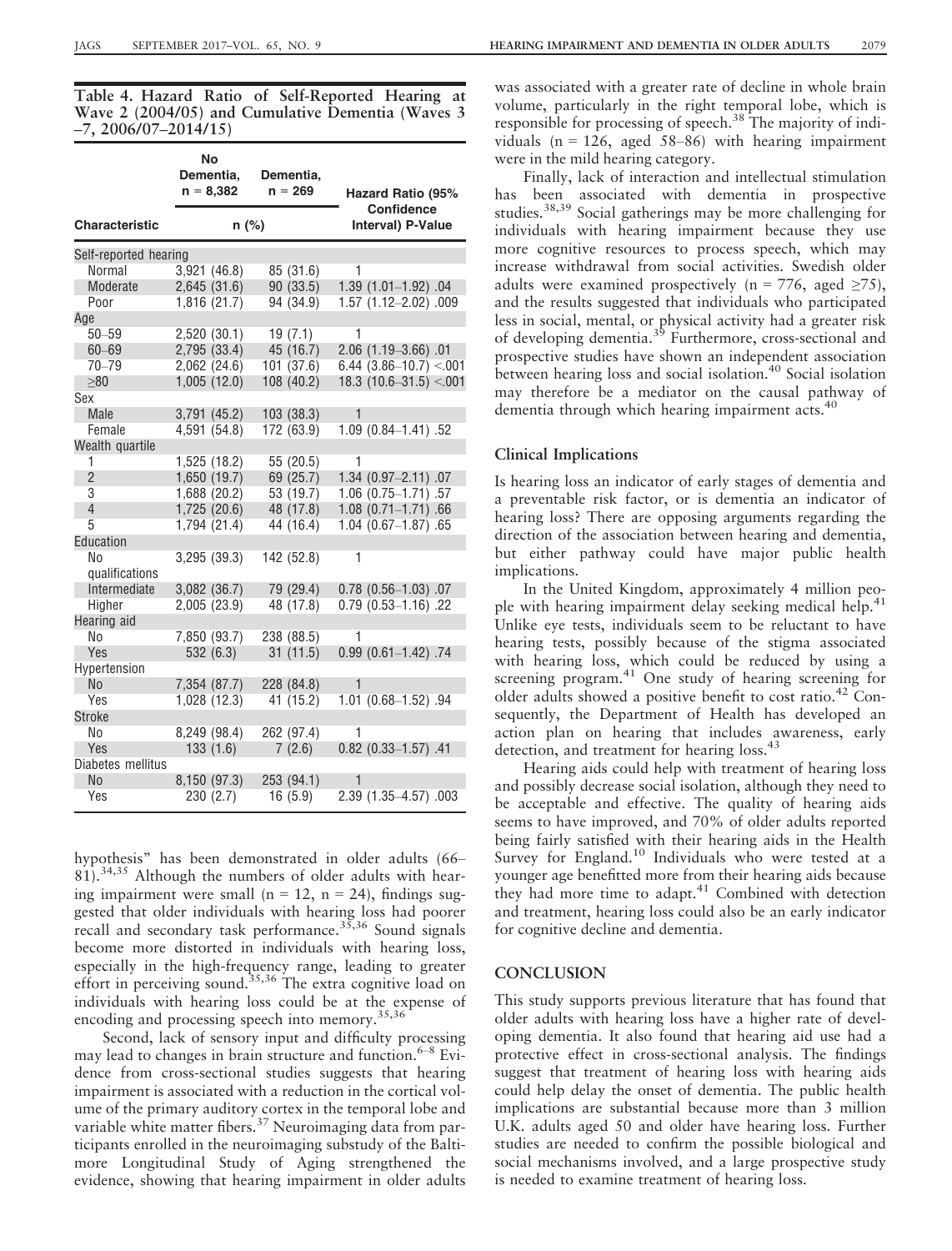# ACKNOWLEDGMENTS

The National Research and Ethics Committee granted Ethical approval for all the ELSA waves ([http://www.nres.](http://www.nres.npsa.nhs.uk/) [npsa.nhs.uk/](http://www.nres.npsa.nhs.uk/)).

Financial Disclosure: This work was supported by the Promoting Independence in Dementia study, which was funded by the UK Economic and Social Research Council and National Institute for Health Research (Grant ES/ L001802/1). ELSA is funded by the National Institute on Ageing (Grant RO1AG7644) and by a consortium of U.K. government departments coordinated by the ESRC. The data are lodged with the U.K. Data Archive. Andrew Steptoe is supported by the British Heart Foundation. The authors would like to thanks participants of the ELSA study.

Conflict of Interest: None.

Author Contributions: Study concept and design: HD and AS. Data analysis: HD, AH. Writing the manuscript: HD. Editing subsequent drafts: AS, MO, DC, AH.

Sponsor's Role: The funders of the study had no role in the study design, data collection, data analysis, data interpretation, writing of the report, decision to publish, or preparation of the manuscript.

## **REFERENCES**

- 1. Alzheimer's Society. Dementia 2014 Report Statistics [on-line]. Available at <https://www.alzheimers.org.uk/statistics> Accessed August 23, 2016.
- 2. Department of Health. Living Well with Dementia. A National Dementia Strategy [on-line]. Available at [https://www.gov.uk/government/uploads/sys](https://www.gov.uk/government/uploads/system/uploads/attachment_data/file/168220/dh_094051.pdf) [tem/uploads/attachment\\_data/file/168220/dh\\_094051.pdf](https://www.gov.uk/government/uploads/system/uploads/attachment_data/file/168220/dh_094051.pdf) Accessed September 19, 2016.
- 3. Department of Health. 2010 to 2015 Government Policy: Dementia [online]. Available at [https://www.gov.uk/government/publications/2010-to-](https://www.gov.uk/government/publications/2010-to-2015-government-policy-dementia/2010-to-2015-government-policy-dementia)[2015-government-policy-dementia/2010-to-2015-government-policy-deme](https://www.gov.uk/government/publications/2010-to-2015-government-policy-dementia/2010-to-2015-government-policy-dementia) [ntia](https://www.gov.uk/government/publications/2010-to-2015-government-policy-dementia/2010-to-2015-government-policy-dementia) Accessed June 20, 2016.
- 4. Public Health England. Our Priorities for 2013/14 [on-line]. Public Health England: London; 2013 [on-line]. Available at [https://www.gov.uk/govern](https://www.gov.uk/government/uploads/system/uploads/attachment_data/file/192676/Our_priorities_final.pdf) [ment/uploads/system/uploads/attachment\\_data/file/192676/Our\\_priorities\\_](https://www.gov.uk/government/uploads/system/uploads/attachment_data/file/192676/Our_priorities_final.pdf) [final.pdf](https://www.gov.uk/government/uploads/system/uploads/attachment_data/file/192676/Our_priorities_final.pdf) Accessed July 7, 2016.
- 5. Baumgart M, Snyder HM, Carillo MC et al. Summary of the evidence on modifiable risk factors for cognitive decline and dementia: A populationbased perspective. Alzheimers Dement 2015;11:718–726.
- 6. Gallacher J, Ilubaera V, Ben-Shlomo Y et al. Auditory threshold, phonologic demand, and incident dementia. Neurology 2012;79:1583–1590.
- 7. Lin FR, Metter EJ, O'Brien RJ et al. Hearing loss and incident dementia. Arch Neurol 2011;68:214.
- 8. Lin FR, Albert M. Hearing loss and dementia—who's listening? Aging Ment Health 2014;18:671–673.
- 9. Akeroyd MA, Foreman K, Holman JA. Estimates of the number of adults in England, Wales, and Scotland with a hearing loss. Int J Audiol 2014;53:60–61.
- 10. Scholes S, Mindell J. Health Survey for England: Chapter 4: Hearing [online]. The Health and Social Care Information Centre; 2014 [on-line]. Available at [http://www.hscic.gov.uk/catalogue/PUB19295/HSE2014-ch4](http://www.hscic.gov.uk/catalogue/PUB19295/HSE2014-ch4-hear.pdf) [hear.pdf](http://www.hscic.gov.uk/catalogue/PUB19295/HSE2014-ch4-hear.pdf) Accessed May 20, 2016.
- 11. Deal JA, Betz J, Yaffe K et al. Hearing impairment and incident dementia and cognitive decline in older adults: The Health ABC Study. J Gerontol A Biol Sci Med Sci 2017;72:703–709.
- 12. Gurgel RK, Ward PD, Schwartz S et al. Relationship of hearing loss and dementia: A prospective, population-based study. Otol Neurotol 2014;35:775–781.
- 13. Steptoe A, Breeze E, Banks J et al. Cohort profile: The English Longitudinal Study of Ageing. Int J Epidemiol 2013;42:1640–1648.
- 14. Khondoker M, Rafnsson S, Morris M et al. Positive and negative experiences of social support and risk of dementia in later life: An investigation using the English Longitudinal Study of Ageing. J Alzheimers Dis 2017;58:99–108.
- 15. Jorm AF. A short form of the Informant Questionnaire on Cognitive Decline in the Elderly (IQCODE): Development and validation. Psychol Med 1994;24:145–153.
- 16. Quinn TJ, Fearon P, Noel-Storr AH et al. Informant Questionnaire on Cognitive Decline in the Elderly (IQCODE) for the diagnosis of dementia within community dwelling populations. Cochrane Database Syst Rev 2014;10:CD010079.
- 17. BMJ Group. British National Formulary, vol. 72. London: Pharmacy Press, 2016.
- 18. National Institute for Health and Care. Donepezil, Galantamine, Rivastigmine and Memantine for the Treatment of Alzheimer's Disease. London: NICE; 2016. Report No.: TA217 [on-line]. Available at [https://](https://www.nice.org.uk/guidance/ta217/chapter/1-guidance) [www.nice.org.uk/guidance/ta217/chapter/1-guidance](https://www.nice.org.uk/guidance/ta217/chapter/1-guidance) Accessed September 27, 2016.
- 19. Brayne C, Davis D. Making Alzheimer's and dementia research fit for populations. Lancet 2012;380:1441–1443.
- 20. Marmot M, Banks J, Blundell R et al. Health, Wealth and Lifestyles of the Older Population in England: ELSA 2002, vol. 2. London: Institute for Fiscal Studies, 2003.
- 21. Siemens Audiologische Technik GmbH. Hear Check Screener User Guide. PUBLICIS; 2007 [on-line]. Available at [http://www.connevans.info/image/c](http://www.connevans.info/image/connevans/38shearcheck.pdf) [onnevans/38shearcheck.pdf](http://www.connevans.info/image/connevans/38shearcheck.pdf) Accessed September 2, 2016.
- 22. Banks J, Batty GD, Nazroo J et al. The Dynamics of Ageing: Evidence From the English Longitudinal Study of Ageing 2002–15 (Wave 7), Vol. 7. London: Institute for Fiscal Studies, 2016.
- 23. Deal JA, Sharrett AR, Albert MS et al. Hearing impairment and cognitive decline: A pilot study conducted within the Atherosclerosis Risk in Communities Neurocognitive Study. Am J Epidemiol 2015;181:680–690.
- 24. Akaike H. A new look at the statistical model identification. IEEE Trans Autom Control 1974;19:716–723.
- 25. Zucchini W. An introduction to model selection. J Math Psychol 2000;44:41–61.
- 26. Mansournia MA, Altman DG. Inverse probability weighting. BMJ 2016;352:i189.
- 27. Cleves M, Gutierrez RG, Gould W et al. An Introduction to Survival Analysis Using Stata, 3rd Ed. Texas: STATA, 2016.
- 28. Smith AK, Ritchie CS, Miao Y et al. Self-reported hearing in the last two years of life among older adults. J Am Geriatr Soc 2016;64:1486–1491.
- 29. Crimmins EM, Kim JK, Langa KM et al. Assessment of cognition using surveys and neuropsychological assessment: The Health and Retirement Study and the Aging, Demographics, and Memory Study. J Gerontol B Psychol Sci Soc Sci 2011;66B(Suppl 1):i162–i171.
- 30. Bamford J, Fortnum H, Bristow K et al. Current practice, accuracy, effectiveness and cost-effectiveness of the school entry hearing screen. Health Technol Assess 2007;11:1–168, iii–iv.
- 31. Matthews FE, Stephan BCM, Robinson L et al. A two decade dementia incidence comparison from the Cognitive Function and Ageing Studies I and II. Nat Commun 2016;7:11398.
- 32. Matthews FE, Arthur A, Barnes LE et al. A two-decade comparison of prevalence of dementia in individuals aged 65 years and older from three geographical areas of England: Results of the Cognitive Function and Ageing Study I and II. Lancet 2013;382:1405–1412.
- 33. Alzhemier's Society. Dementia Diagnosis Rates [on-line]. Available at [https://www.alzheimers.org.uk/site/scripts/documents\\_info.php?docume](https://www.alzheimers.org.uk/site/scripts/documents_info.php?documentID=2165) [ntID=2165](https://www.alzheimers.org.uk/site/scripts/documents_info.php?documentID=2165) Accessed August 22, 2016.
- 34. Harrison JK, Fearon P, Noel-Storr AH et al. Informant Questionnaire on Cognitive Decline in the Elderly (IQCODE) for the diagnosis of dementia within a secondary care setting (Review). Cochrane Database Syst Rev 2015;10:CD010772.
- 35. Tun PA, McCoy S, Wingfield A. Aging, hearing acuity, and the attentional costs of effortful listening. Psychol Aging 2009;24:761–766.
- 36. McCoy S, Tun PA, Cox LC et al. Hearing loss and perceptual effort: Downstream effects on older adults' memory for speech. Q J Exp Psychol 2005;58:22–33.
- 37. Chang Y, Lee SH, Lee YJ et al. Auditory neural pathway evaluation on sensorineural hearing loss using diffusion tensor imaging. NeuroReport 2004;6:1699–1703.
- 38. Lin FR, Ferrucci L, Goh JO et al. Association of hearing impairment with brain volume changes in older adults. NeuroImage 2014;90:84–92.
- 39. Wang H-X, Karp A, Winblad B et al. Late-life engagement in social and leisure activities is associated with a decreased risk of dementia: A longitudinal study from the Kungsholmen Project. Am J Epidemiol 2002;155:1081–1087.
- 40. Mick P, Kawachi I, Lin FR. The association between hearing loss and social isolation in older adults. Otolaryngol Head Neck Surg 2014;150:378–384.
- 41. Davis A, Smilth P. Adult hearing screening: Health policy issues-what happens next? Am J Audiol 2013;22:167–170.
- 42. Cost Benefit Analysis of Hearing Screening for Older People. Final Report for RNID. London: London, Economics, 2010.